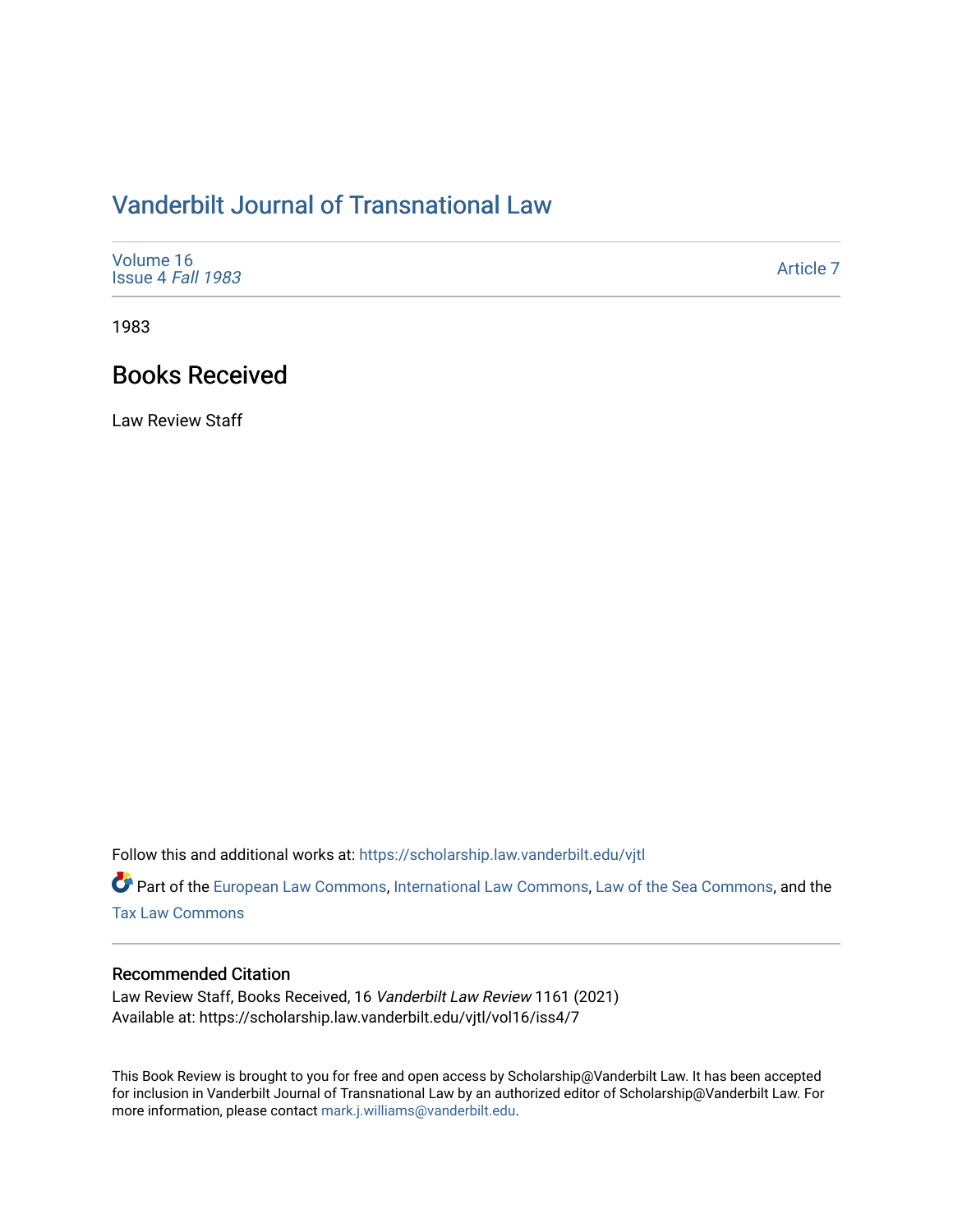# **BOOKS RECEIVED**

Casebook on Carriage **by** Sea. **By** E.R. Hardy Ivamy. London: Lloyd's of London Press, **1982. Pp.** xxxix, **203. £11.50.**

England, an island nation, has a rich history of admiralty law. Ivamy has summarized leading English cases on admiralty topics, including bills of lading, The Hague Rules, loading, limitation of shipowner's liability, general average, demurrage, and freight. Each chapter is divided into subsections stating the rule of law, the facts, the holding, and an excerpt from the opinion of an applicable case. For instance, the section on demurrage includes case law on the number of lay days, commencement of the lay days, effect of lay time being fixed, and the completion of the loading. This fifth edition differs from previous editions **by** its coverage of the recent developments in the law on charter parties.

Casebook on Shipping Law. **By** E.R. Hardy Ivamy. London: Lloyd's of London Press, **1982. Pp.** xxx, **205. £11.50.**

Ivamy summarizes significant English cases in the field of shipping law. This casebook is divided into seven sections. The first part synopsizes cases pertaining to the laws governing sales, mortgages and liens. "Carriage of Goods **by** Sea," the second section, presents summaries of cases on topics such as implied undertakings in voyage charter-parties, time charter-parties, conditions and warranties, bills of lading, The Hague Rules, discharging and delivery, and demurrage. Other sections discuss law regarding collisions and limitations of liability, salvage towage and pilotage, marine insurance, oil pollution, and jurisdiction. This casebook is set out differently than most United States casebooks because Ivamy's "cases" consist of the rule of law, facts, holding, and a short quote from the opinion, rather than the substantially complete text of the opinion. This **1982** printing is the third edition of this book.

**Regional Development Agencies in Europe.** Edited **by Douglas Yuill. Hampshire, England: Gower, 1982. Pp. vii, 449.**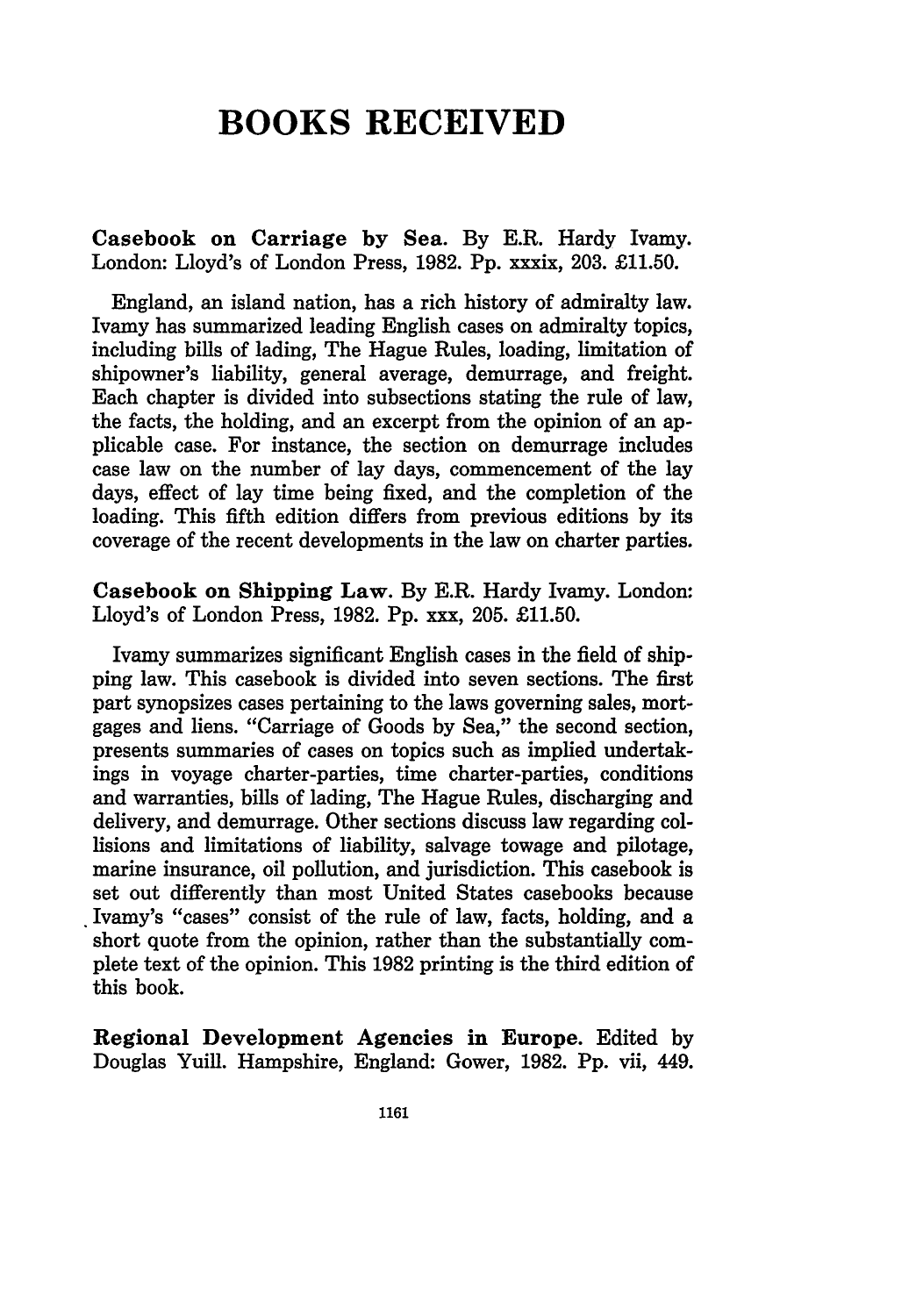#### \$44.50.

Regional development agencies, publicly financed institutions created for the purpose of stimulating capital investment and new jobs in an area, have become increasingly popular throughout Europe as a means to attract private investment. This book compares eleven selected regional development agencies. For instance, Belgium, a country divided by two distinct cultural and linguistic communities, uses several regional development agencies because of these social differences, while Ireland relies primarily on its Industrial Development Authority. The author facilitates comparison of development agencies by structuring each chapter to include a brief overview of the country's development agency system, a general description of the structure of selected agencies, and a detailed examination of each agency's activities to promote capital investment.

United States Trade Policy Legislation: A Canadian View. By Rodney de C. Grey. Montreal: The Institute for Research on Public Policy, 1982. Pp. xvii, 130. \$7.95.

United States import policies have a substantial impact on Canadian business and trade practices. This book provides the Canadian exporter with a guide to the major aspects of the recently revised United States trade system. Grey begins his study with comments on the reformation of United States trade policy, a discussion of the effect of the United States legal environment on trade with Canada, and the legislation enacted to protect American industry from import competition. This book then explores the United States policies on anti-dumping and countervailing duties as remedies for unfair import competition. Subsequent discussion focuses on the proposed revision of Canadian valuation provisions and its potential effect on Canadian importation of merchandise.

**Transfer of Technology: U.S. Multinationals and Eastern** Europe. **By** Marilyn L. Liebrenz. New York: Praeger Publishers, 1982. **Pp.** xv, **363.**

Despite the potential to compromise national security, transfers of United States technology to Communist countries have increased substantially in the last decade. This book examines the initial expectations and final results of eight multinational corporations who contracted to sell United States technology to East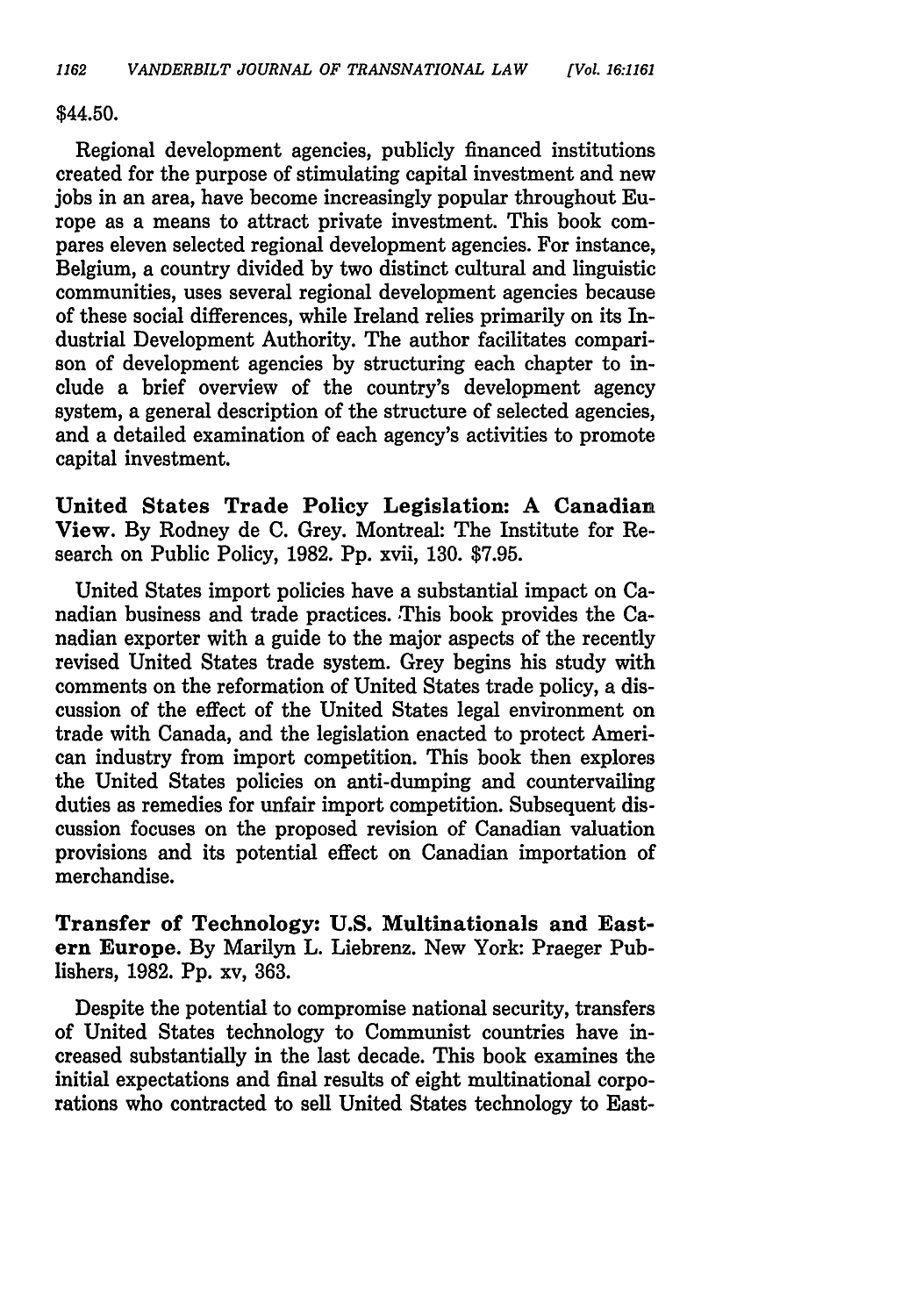*Fall 1983]*

**ern** European countries. For instance, Liebrenz describes the events surrounding Honeywell's agreement to sell technological information to a Polish foreign trade enterprise. The final chapter analyzes common factors in technology transfers, including corporate benefits, unexpected events, contract preparation, and leverage.

Women's Rights **&** the **EEC. By** Vanessa Hall-Smith, Catherine Hoskyns, Judy Keiner, and Erika Szyszczak. London: Rights of Women Europe, **1983. Pp. 161. £3.00.**

Women in the United States have more legal protection against discriminatory treatment than women in Europe. This book describes how the laws of the European Communities can assist women in the United Kingdom to overcome inequality of treatment between the sexes. After explaining the Equal Pay for Equal Work Article of the Treaty of Rome, the authors discuss how the European Court of Justice held that the Equal Pay for Equal Work Article was directly applicable to Member State laws for direct and overt discrimination. Among several subjects covered in this book are the Equal Treatment Directive, the European Social Fund, equality of education for women, and new European initiatives promoting equal opportunity for women. An appendix contains addresses of European women's organizations.

Tax Avoidance, Tax Evasion. Compiled for International Bar Association. London: Sweet & Maxwell, 1982. Pp. viii, 104.

An increasingly sophisticated financial world often blurs the fine line between legitimately minimizing taxes and unlawfully evading tax. The Committee on Business Taxes of the International Bar Association's Section on Business Law arranged this study as a survey of tax avoidance and tax evasion in ten industrialized countries: Canada, Denmark, Italy, Netherlands, Norway, Spain, Sweden, Switzerland, United Kingdom, and the United States. The ten essays follow a similar format. After noting the legal distinction between tax avoidance and tax evasion, the essays discuss tax planning, tax havens, and the attitudes of tax courts. The article's concluding section sets forth both public opinion on tax avoidance schemes and the trend of the law governing tax avoidance. *Tax Avoidance, Tax Evasion's* introduction notes that although each country's legislation on tax evasion and tax avoidance differs significantly, the underlying concept of sub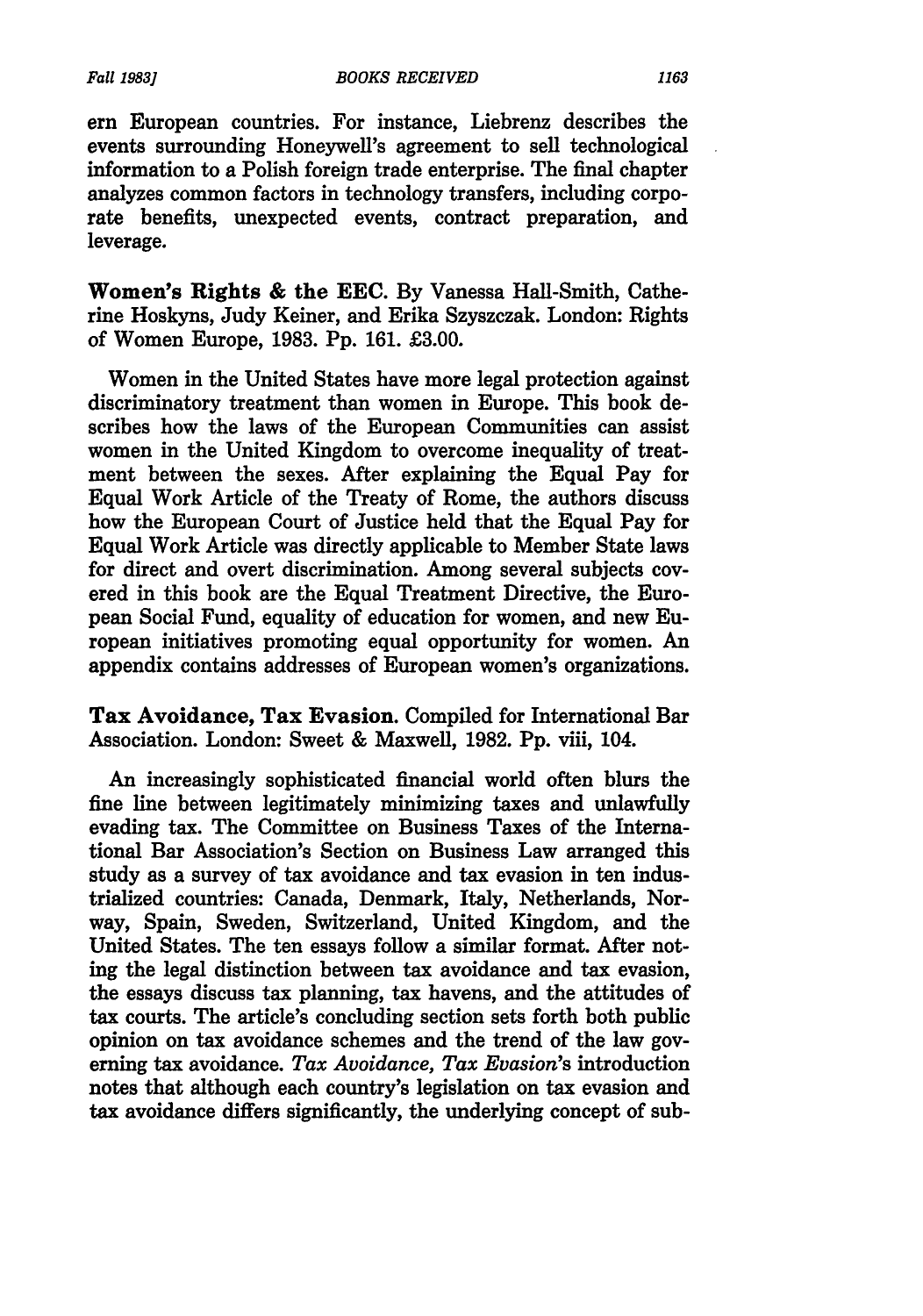stance over form is used in every country to recharacterize excessive and artificial tax planning when those transactions would normally be expected to generate tax.

Main Points in the Decisions of the World Bank Admin.. istrative Tribunal. By C.F. Amerasinghe and D. Bellinger. Washington, D.C.: International Bank for Reconstruction and Development, 1983. Pp. ii, 29.

The World Bank Administrative Tribunal reviews employment decisions made by the World Bank's international staff. This pamphlet highlights the critical elements of the twelve decisions and three orders promulgated by the World Bank Administrative Tribunal since its inception in 1980. In the *Saberi* decision, for instance, the court held that the World Bank has no obligation to demote or transfer a staff member before dismissing the employee for unsatisfactory performance, even though the dismissal might also terminate the employee's visa in the United States. The only factors circumscribing the World Bank's final discretionary power to dismiss an employee are an arbitrary discriminatory abuse of power, an improperly motivated action, or a violation of fair and reasonable procedure. Amerasinghe provides a subject analysis of these decisions in *Case Law of the World Bank Administrative Tribunal.*

Meeresforschung und Meeresfreiheit: Perspektiven nach der dritten UN-Seerechtskonferenz. By Alex Borrmann and Hermann Weber. Hamburg: Verlag Weltarchiv, 1983. Pp. 479.

The United Nations held its first Law of the Sea Conference in 1958 to discuss utilization and resource exploitation of the sea. This work documents in German the Third United Nations Law of the Sea Conference draft convention on marine research. *Meeresforschung und Meeresfreiheit* weighs the advantages of the new convention for the marine scientist against the right of the coastal state to deny permission to conduct resource research. The text then analyzes the future of marine research in international law, particularly the effect of the new convention on the Federal Republic of Germany. Twelve appendices, including the text of the convention in English, describe, for example, many coastal states' declared territorial waters and the extent to which these states have agreed to work with West Germany in marine research.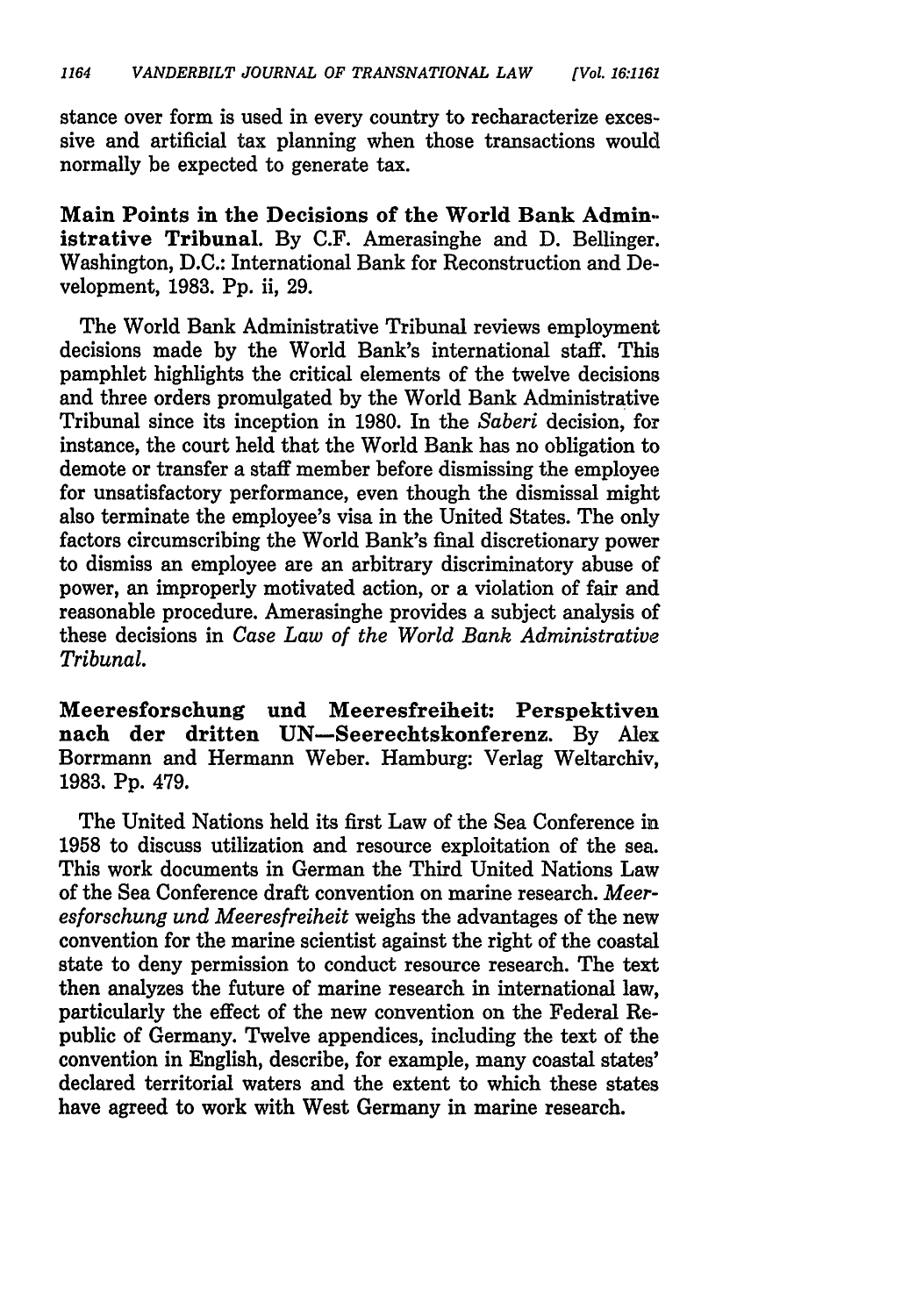**Freedom of Information Trends in the Information Age.** Edited **by** Tom Riley and Harold **C.** Relyea. London: Frank Cass, **1983. Pp. 172. \$27.50.**

Freedom of information laws exist to assure government accountability to the public **by** permitting individuals to have access to reports relevant to their own personal lives. The first of five articles in this book reviews freedom of information laws in eight Western European countries as well as New Zealand, Australia, and Canada. The second article explores whether Congress should modify the United States Freedom of Information Act because of its administrative burdens and the potential danger to national security. The third paper, the personal report of the Honorable Jim Sasser, Senator from Tennessee and Chairman of the Subcommittee on Intergovernmental Relations of the Senate Committee on Governmental Affairs, is a proposal for reforms in the United States Freedom of Information Act. The remaining articles discuss the public accessibility of government documents in England and the degree to which Britain should keep information secret for the benefit of third parties. An appendix contains press releases and disclosures under the United States Freedom of Information Act.

**Economic Diplomacy Between the European Community and Japan 1959-1981. By** Albrecht Rothacher. Hants, England: Gower, **1983. Pp.** xvii, **377.** \$41.00.

European-Japanese political relations have deteriorated because of the European Community's increasing trade deficit with Japan, Japanese protectionist policies, and the devastating impact of Japanese imports on certain European industries. This book discusses commercial policies and their effect on economic and political relations between the European Community and Japan since **1951,** when Japan regained her sovereignty in commercial trade. After an introduction on the theory of interaction between developed countries, Rothacher presents the structure for foreign policy in both Japan and the European Community and traces the empirical development in their bilateral commercial relations. Rothacher characterizes European-Japanese relations between **1969** and **1975** as the genesis of a common commercial policy, whereas relations since **1976** have reflected political and economic cyclical crises. This book concludes **by** noting the challenges of future European-Japanese relations.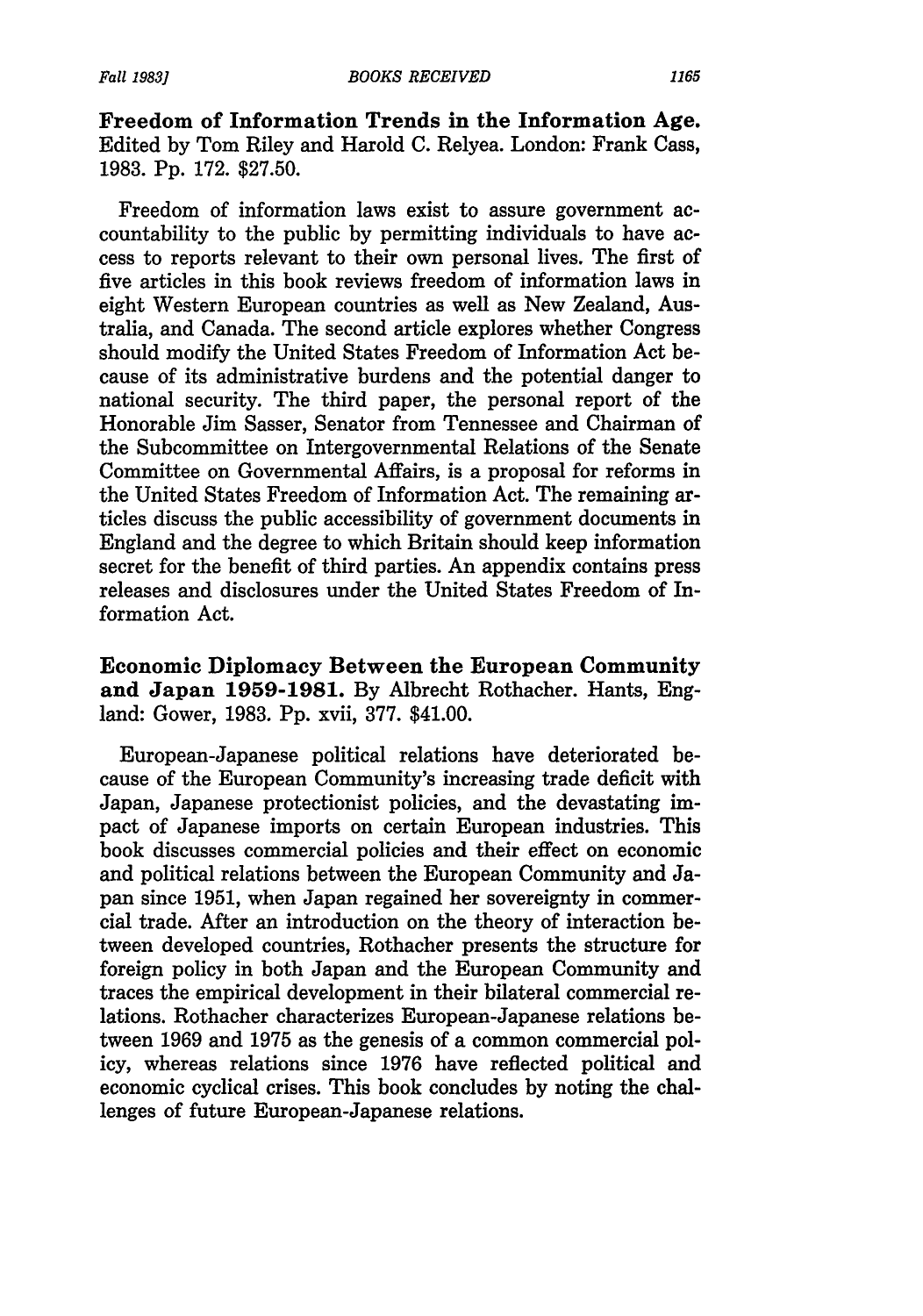International Handbook of the Ombudsman. Vol. 1-2. **Ed**ited **by** Gerald **E.** Caiden. Westport, Connecticut: Greenwood Press, **1983.** Vol. **1, pp.** xxiii, **190;** vol. 2, **pp.** xix, **366. \$95.00** set.

Scandinavia first developed ombudsmen, neutral parties not associated with judicial systems, to act as arbitrators in cases of alleged governmental impropriety. Volume I, subtitled "Evolution and Present Function," analyzes the ideological foundation, evolution, and self-perception of ombudsmen. This volume provides various perspectives on the institution of ombudsman and includes miscellaneous articles such as "The Ombudsman in Health Care Institutions in the United States" and "The Military Ombudsman in Israel." Appendices provide selected information about international ombudsman organizations. Volume II, subtitled "Country Surveys," contains: **(1)** detailed studies on the use of ombudsmen in Australia, Canada, Finland, France, Japan, Nigeria, and several other countries; (2) articles describing ombudsmen in different regions of the United States such as "The Administrative Impact of the Alaskan Ombudsmen" and "The Nebraska Ombudsman: An American Pioneer;" and **(3)** chapters reviewing either ombudsmen in the Third World or recent ombudsman developments in Western Europe.

Politics and Process in the Specialized Agencies **of the** United Nations. **By** Housang Ameri. Hants, England: Gower, **1982. Pp.** xiii, 284. \$46.00.

United Nations specialized agencies promote international cooperation **by** addressing a variety of technical, economic, and social concerns affecting the world. This book discusses the political influences found within these allegedly apolitical agencies. Ameri begins **by** describing the historical development of specialized agencies, their institutional structures and affiliations, and their problems of coordination within the United Nations. After examining the politics and alignments found within the specialized agencies, the author presents the attitudes of the Third World, the United States, and the Soviet Union towards specialized agencies. This book concludes with two case studies of specialized agencies: the International Labour Organization, which was the first United Nations specialized agency, and the International Monetary Fund.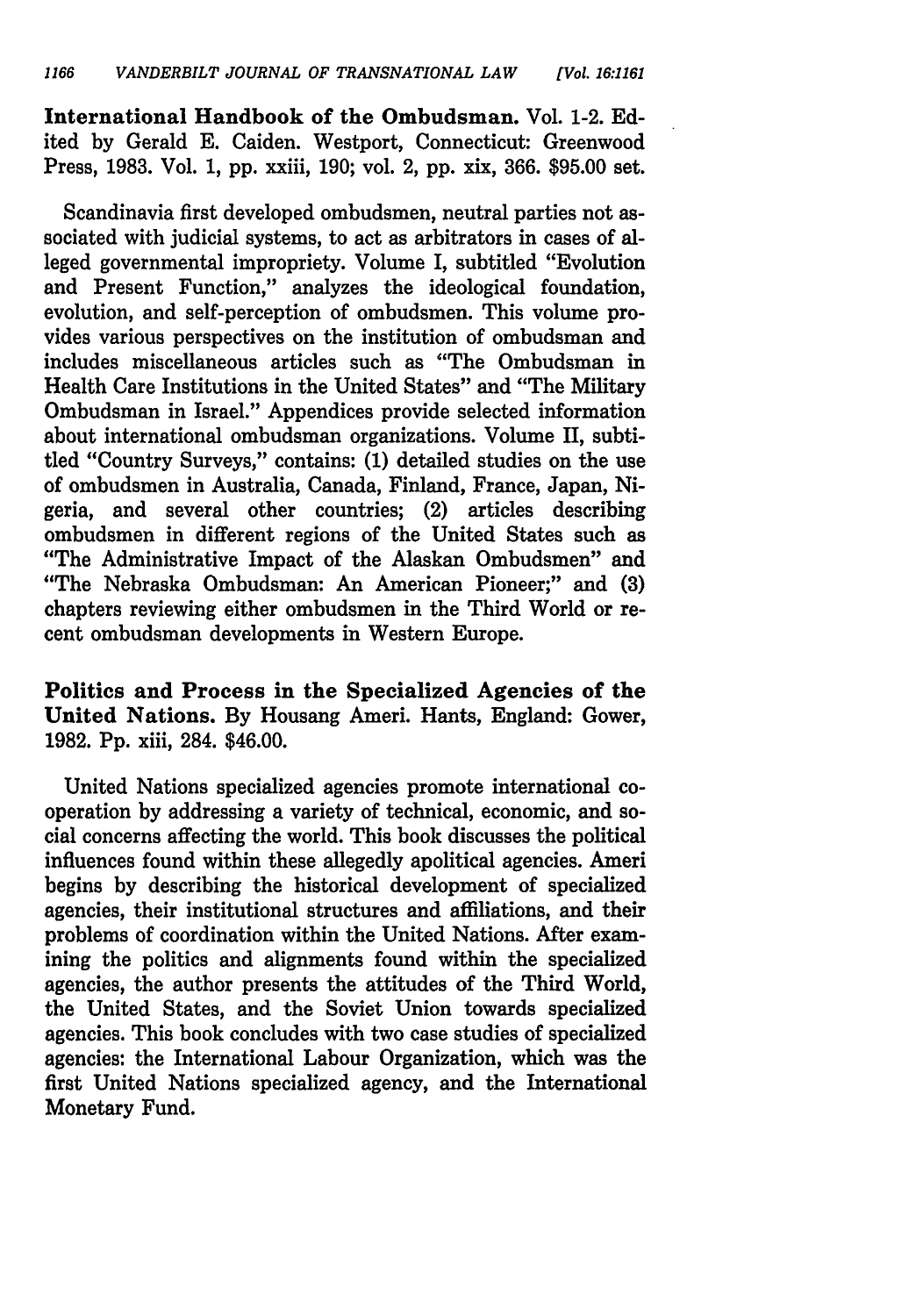Women **in** Muslim Family Law. By John L. Esposito. Syracuse: Syracuse University Press, **1982. Pp.** xii, **155. \$18.95** cloth, **\$10.95** paper.

The reemergence of Islamic fundamentalism in Muslim countries draws attention to the treatment of women under two primary sources of Islamic law: the Quran (Koran), the Muslim Holy Book, and the Sunnah of the Prophet, the record of the Prophet's words and deeds. This book first explains that these two sources provide the foundation for the *Shariah,* Islamic law governing duties to Allah (God) and one's fellow man, principally one's family. Esposito describes classical Muslim family law before analyzing how modern reforms in **Egypt** and Pakistan have improved the status of women and protected the rights of lineal descendants. Legal methodology for reforming Muslim family law consistent with Islamic tradition concludes this study.

**The United Nations and the Control of International Violence. By John F. Murphy.** Totowa, New Jersey: Allanheld, Os**mun, 1982. Pp. xii, 212.**

**Has the** United Nations been successful in fulfilling its **assigned** mission to maintain worldwide peace? The author answers this question **by** examining the United Nations' activities from the 1946 Russian occupation of Iran to the **1982** Falkland Islands War. After presenting a brief history of the United Nations' approaches to peace, this book reviews how the General Assembly and the Security Council handled specific international conflicts. The peacekeeping roles played **by** former United Nations Secretary Generals and accomplishments of the International Court of Justice are also discussed. The last third of this book investigates the United Nations' handling of nontraditional international violence including revolutionary warfare, wars of assassination, and international terrorism. The author concludes that the United Nations has failed to address adequately the continuing problem of nontraditional international violence.

**Managing Tax in Your Business. By Robert Walters.** London: Business Books Ltd., **1982. Pp.** vii, **226. £15.00; \$36.75.**

Recognizing that businesses which fail to manage their taxes can bleed to death, this book educates businessmen on the United Kingdom's taxes and the tax consequences of various business decisions. The first section of this book discusses England's income